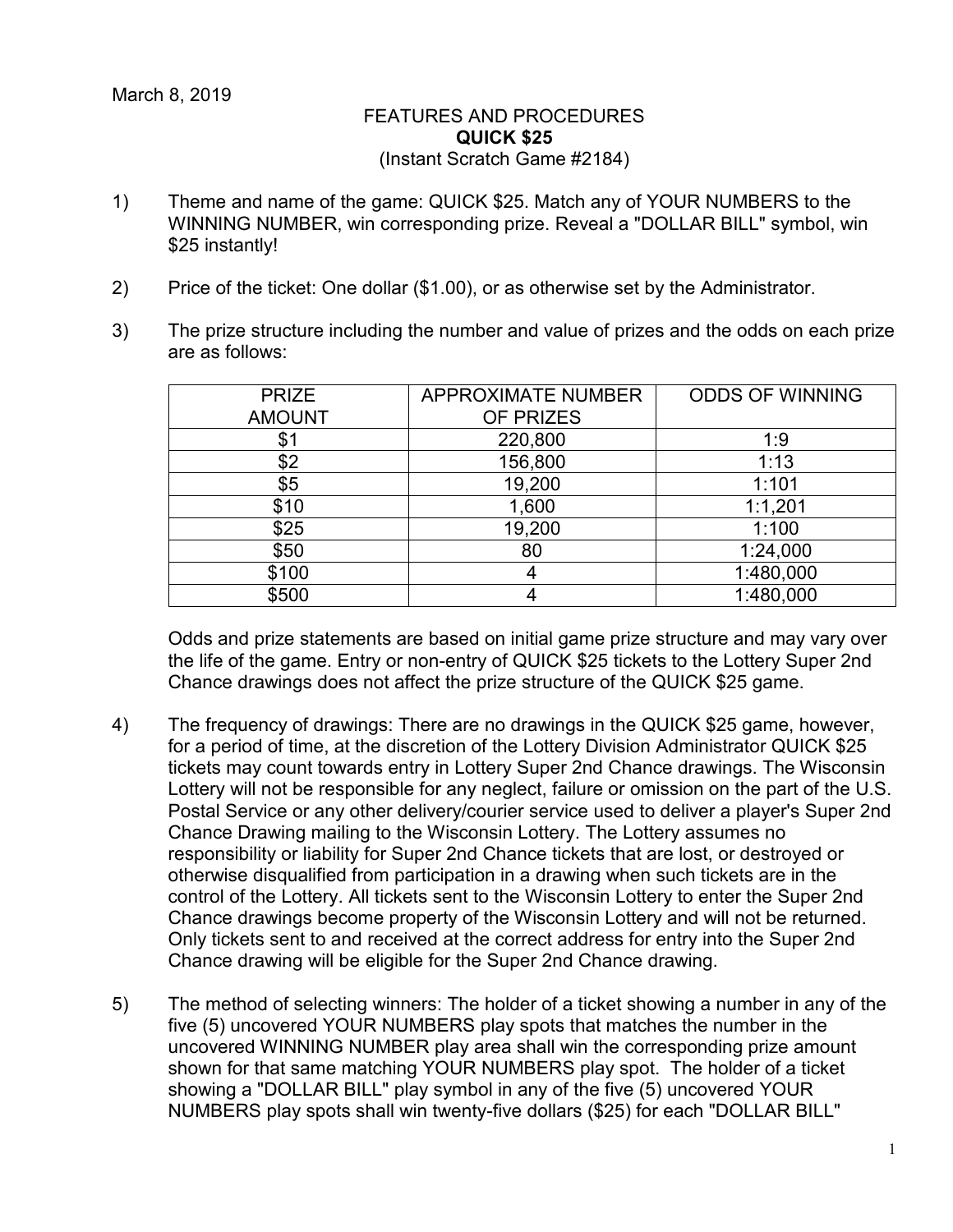symbol revealed regardless of the number in the WINNING NUMBER play area.

- 6) The method of making payment to winners:
	- A. Submission of the original ticket (not a copy), as provided below, shall be the sole method of claiming a prize.
	- B. Payment of prizes under six hundred dollars (\$600) may be made by presenting the ticket for validation and payment to any Wisconsin Lottery retailer.
	- C. The original winning ticket must be signed by a single human being. For-profit and non-profit entities, trusts, and other non-human beings are not eligible to play or claim a prize in this game. Payment of any prize totaling five hundred thousand, nine hundred ninety-nine dollars (\$500,999) or less may be made by either 1) signing the back of the original winning ticket, completing a Lottery claim form and presenting it in person to any Lottery office for validation and payment by the claim deadline under section 6(G), or 2) by signing the back of the original winning ticket, completing a Lottery claim form and mailing it for validation and payment to Lottery Headquarters in Madison. If claiming a prize by mail, the original winning ticket and Lottery claim form must be mailed to Lottery Headquarters in Madison in a properly addressed envelope with the postage duly prepaid by the claim deadline under section 6(G). Payment of any prize totaling five hundred and one thousand dollars (\$501,000) or more must be made by signing the back of the original winning ticket, completing a Lottery claim form and presenting it in person to the Lottery Headquarters in Madison for validation and payment by the claim deadline under section 6(G). Personal appearance may be waived at the Lottery Division Administrator's sole discretion.
	- D. Tickets are void if stolen, unissued, mutilated, altered, counterfeit, or otherwise fail validation tests. The Lottery at its sole discretion reserves the right to pay any mutilated ticket based upon the facts and circumstances of the particular claim. Such action by the Lottery is final and non-reviewable.
	- E. Tickets are void if misprinted. "Misprinted" means any mistake or difference from the original ticket or game specifications of any kind in the printing, manufacturing, packaging or other processing related to the production or distribution of the ticket caused by the raw materials, processes or handling of the ticket until its ultimate sale to the consumer/player. "Misprinted" includes but is not limited to the tickets being unreadable, misregistered, defective, or multiply printed. Also, "misprinted" includes errors in the computer software, computer hardware, code or programming of the game regardless of whether the errors were imbedded or caused by human action relating to any of the matters mentioned in this paragraph. The Lottery at its sole discretion reserves the right to pay any such "misprinted" ticket based upon the facts and circumstances of the particular claim. Such action by the Lottery is final and non-reviewable.
	- F. All tickets sent to the Wisconsin Lottery for the purpose of redemption become property of the Lottery and will not be returned.